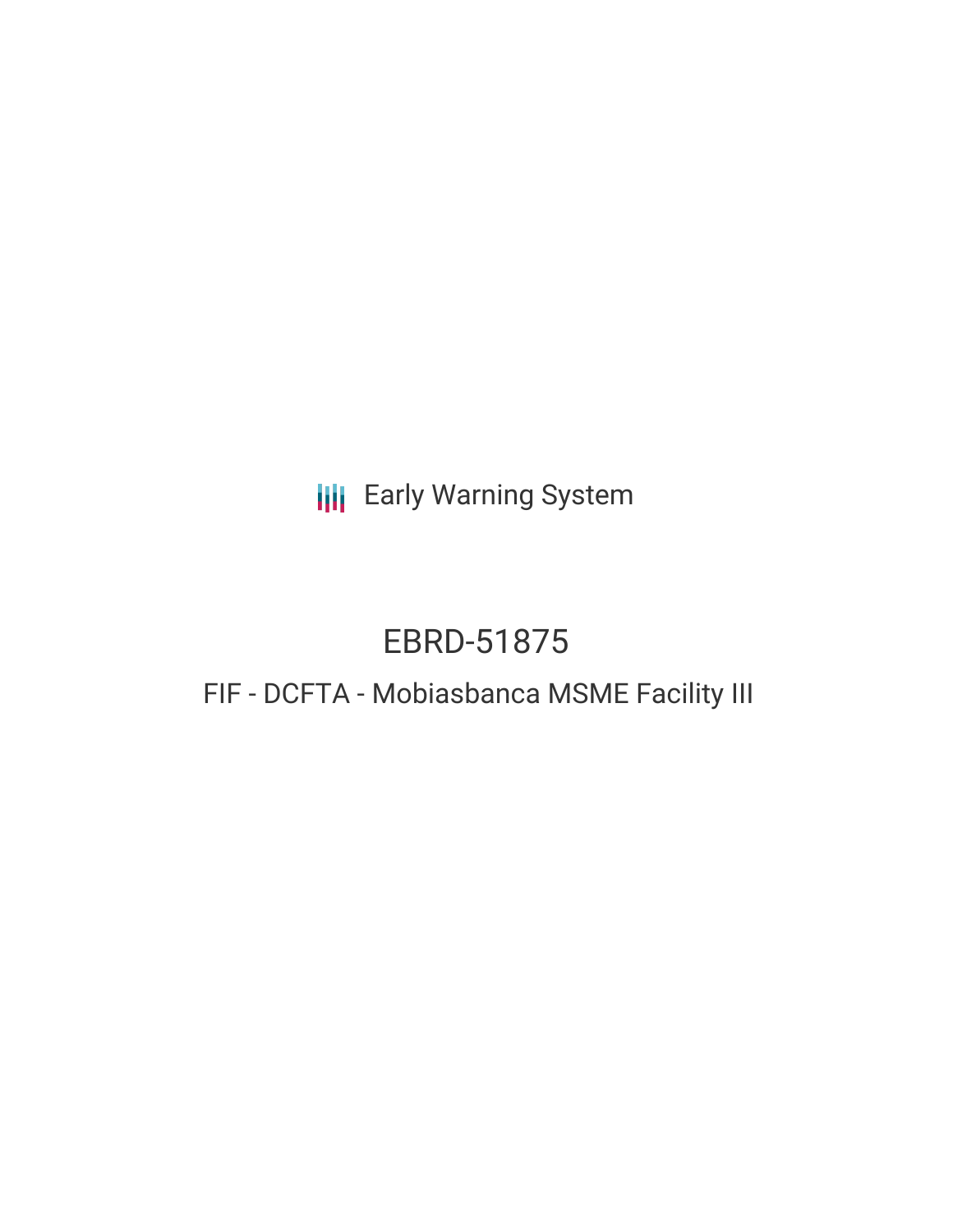

#### **Quick Facts**

| <b>Countries</b>               | Moldova                                                 |
|--------------------------------|---------------------------------------------------------|
| <b>Financial Institutions</b>  | European Bank for Reconstruction and Development (EBRD) |
| <b>Status</b>                  | Approved                                                |
| <b>Bank Risk Rating</b>        | FI                                                      |
| <b>Voting Date</b>             | 2020-07-21                                              |
| <b>Borrower</b>                | Mobiasbanca - OTP Group                                 |
| <b>Sectors</b>                 | Finance, Industry and Trade                             |
| <b>Investment Type(s)</b>      | Loan                                                    |
| <b>Investment Amount (USD)</b> | $$6.04$ million                                         |
| <b>Project Cost (USD)</b>      | $$6.04$ million                                         |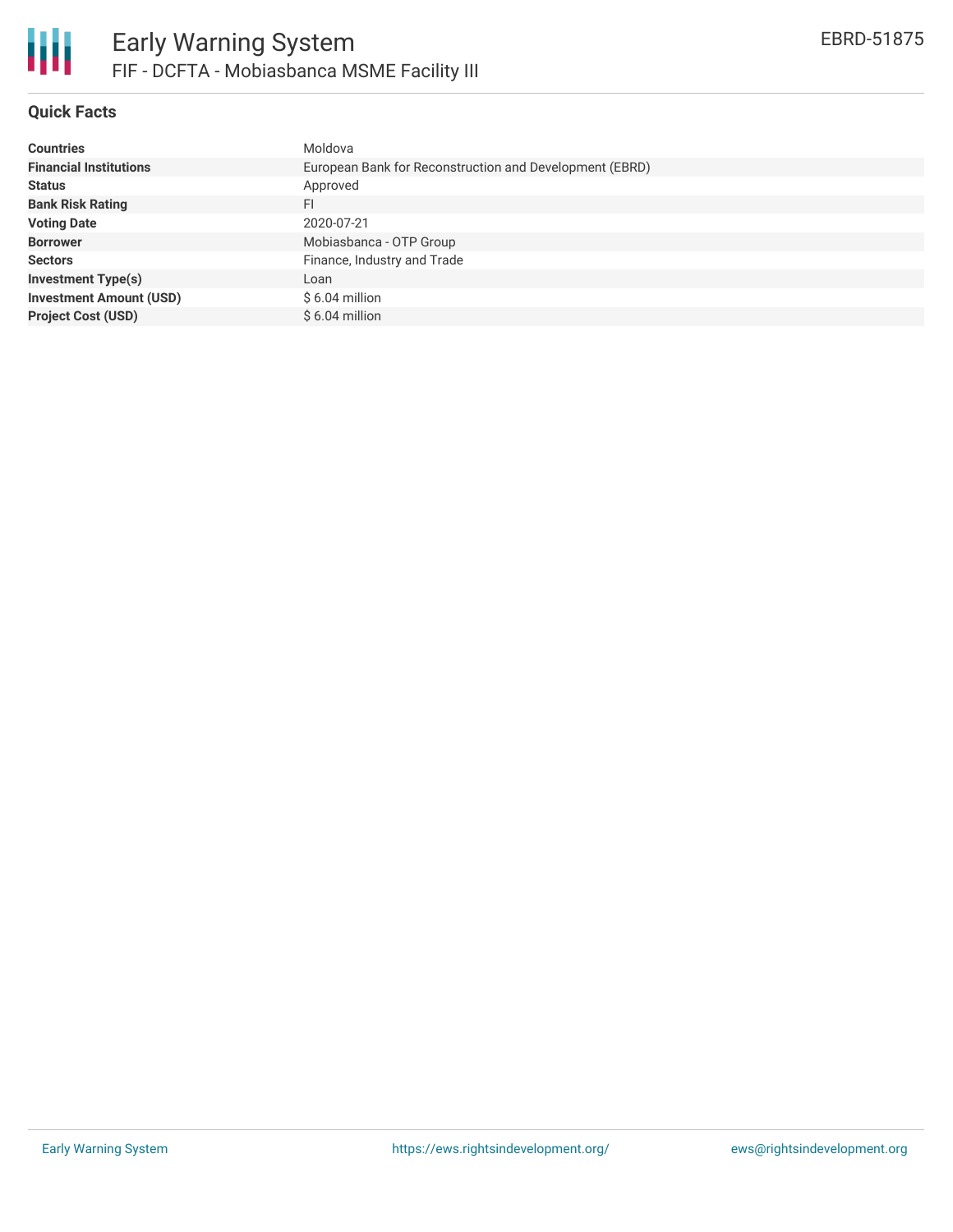

#### **Project Description**

Provision of a 3-year amortising senior unsecured loan of up to EUR 5 million to Mobiasbanca - OTP Group ("Mobiasbanca") for on-lending to eligible MSMEs under the DCFTA Programme (EU4BUSINESS EBRD Credit Line - Finance and Advisory Programme Supporting SME).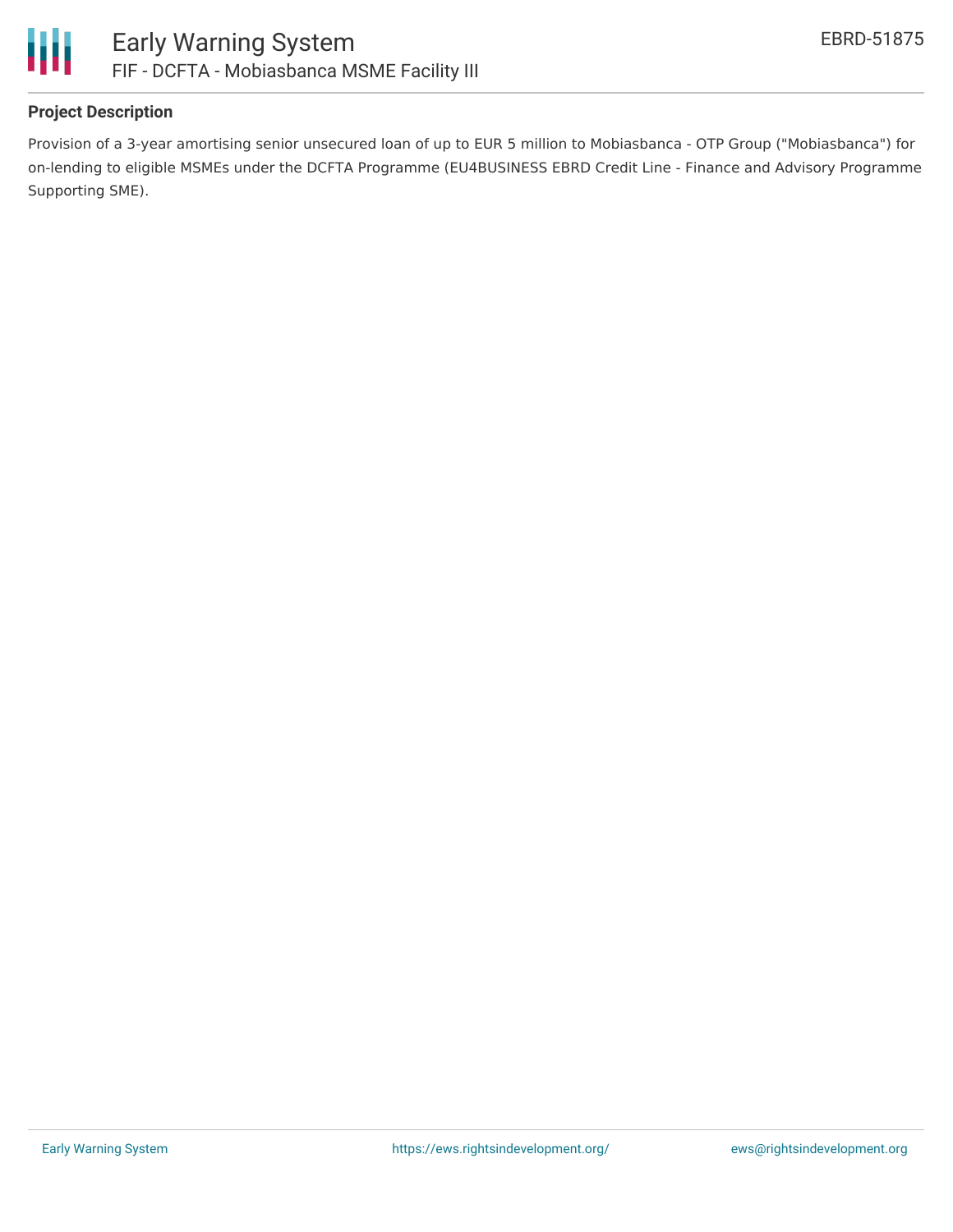

#### **Investment Description**

European Bank for Reconstruction and Development (EBRD)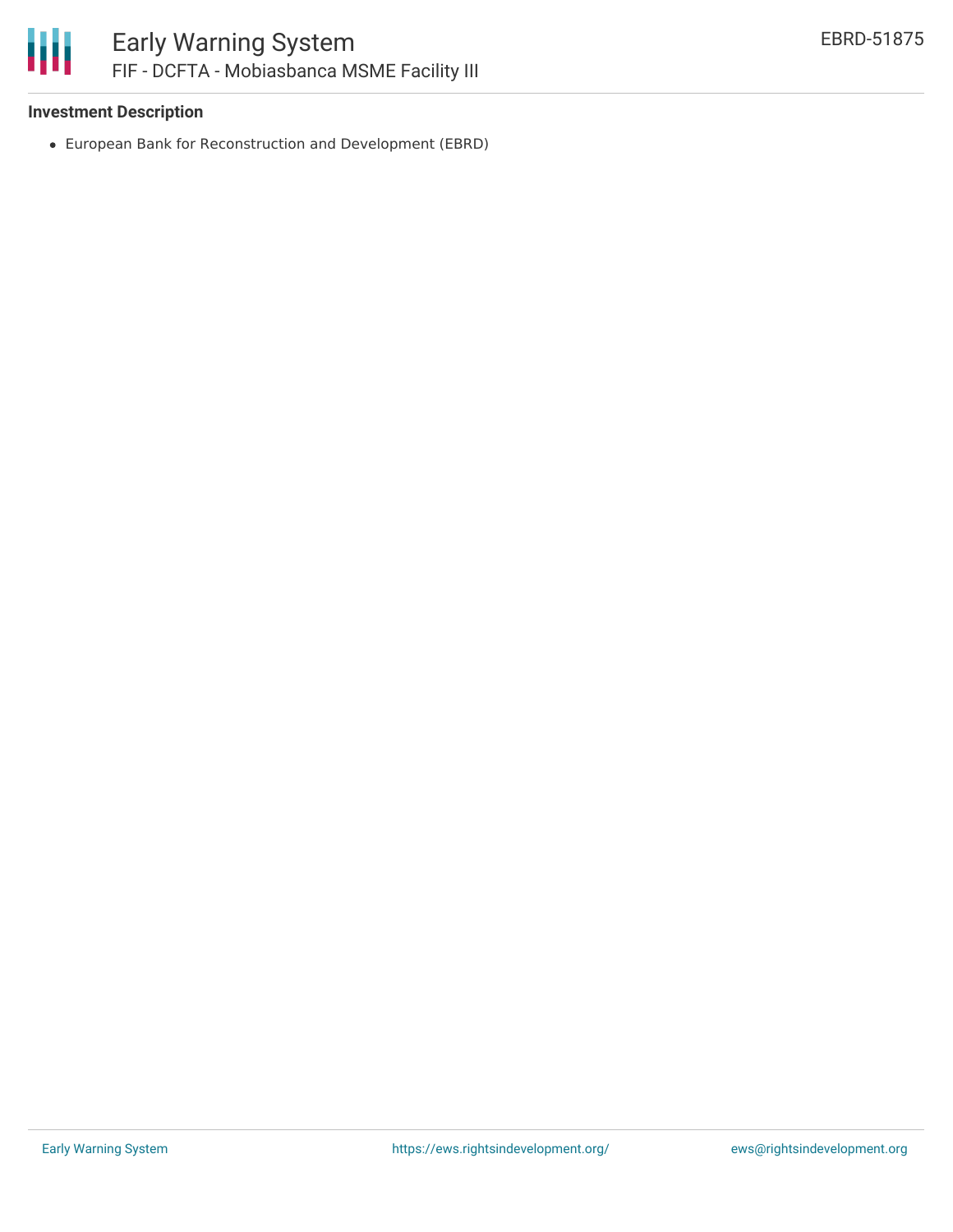## **Contact Information**

### ACCOUNTABILITY MECHANISM OF EBRD

The Project Complaint Mechanism (PCM) is the independent complaint mechanism and fact-finding body for people who have been or are likely to be adversely affected by an European Bank for Reconstruction and Development (EBRD)-financed project. If you submit a complaint to the PCM, it may assess compliance with EBRD's own policies and procedures to prevent harm to the environment or communities or it may assist you in resolving the problem that led to the complaint through a dialogue with those implementing the project. Additionally, the PCM has the authority to recommend a project be suspended in the event that harm is imminent. You can contact the PCM at pcm@ebrd.com or you can submit a complaint online using an online form, http://www.ebrd.com/eform/pcm/complaint form?language=en. You can learn more about the PCM and how to file a complaint at http://www.ebrd.com/work-with-us/project-finance/project-complaint-mechanism.html.